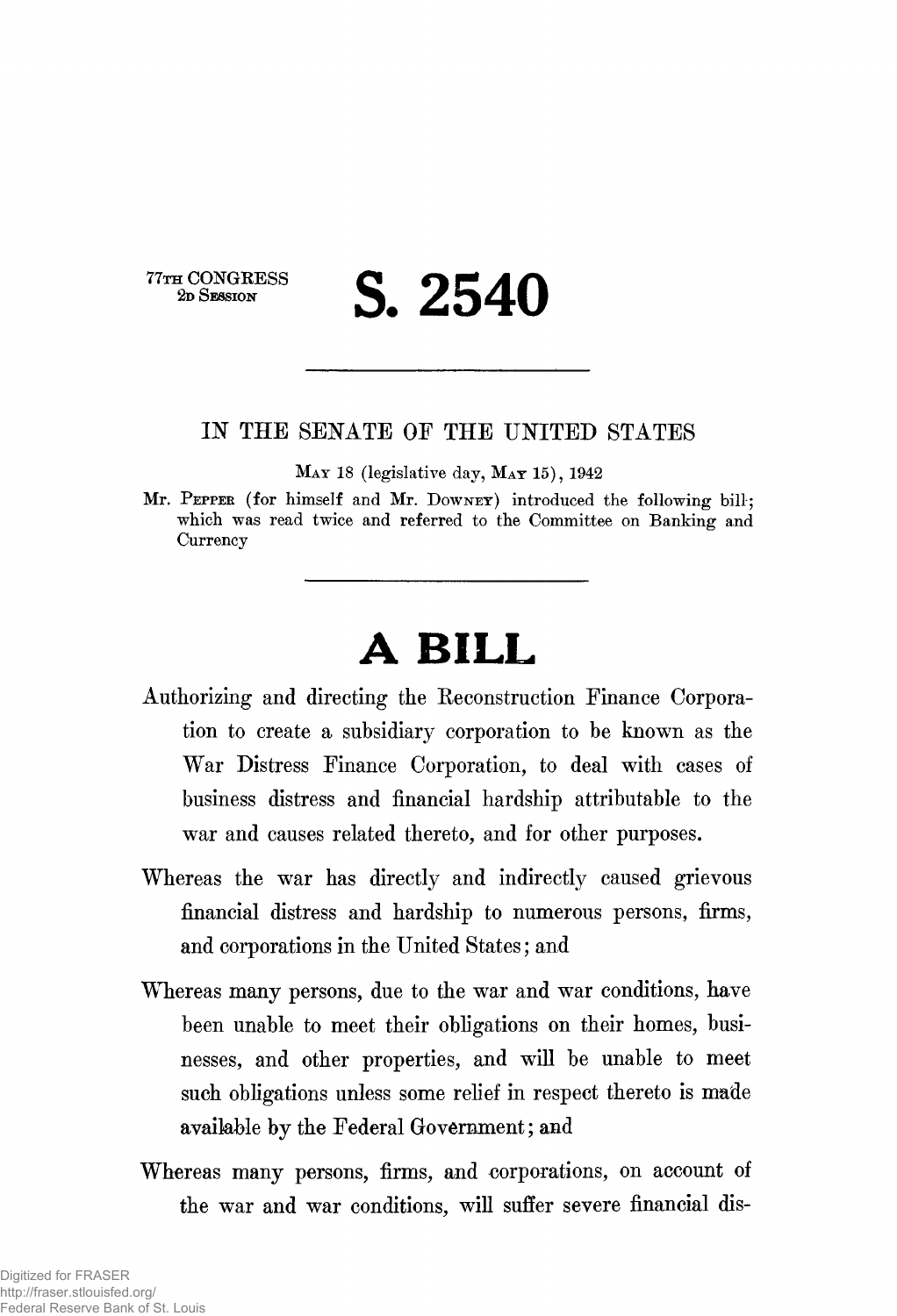tress unless they are able to convert their business in whole, or in part, or to make such alterations in the nature or character thereof as may be appropriate to wartimes, or the period after the war; and

Whereas it is the intention and the purpose of the Congress to see that individual hardship attributable to the war be minimized as much as is feasible and practicable, and to protect in any feasible and practicable way those suffering special or particular hardship not shared by the people generally: Now, therefore,

1 *Be it enacted by the Senate and House of Representa-*2 *tives of the United States of America in Congress assembled,* 3 That under the authority of subparagraph 3 of the fourth 4 paragraph of section 5d of the Eeconstruction Finance Cor-5 poration Act, as amended, the Eeconstruction Finance Cor-6 poration is hereby authorized and directed to create, or 7 organize, a corporation to be known as the War Distress 8 Finance Corporation, to have succession for such period as 9 the Eeconstruction Finance Corporation may fix, not to 10 exceed five years from the date of the creation thereof, and 11 to take such steps as are necessary to provide to such War 12 Distress Finance Corporation a capital of \$500,000,000 13 to be available to carry out the aims and purposes of such 14 corporation.

15 The Eeconstruction Finance Corporation shall prescribe 16 rules and regulations governing the operation and conduct of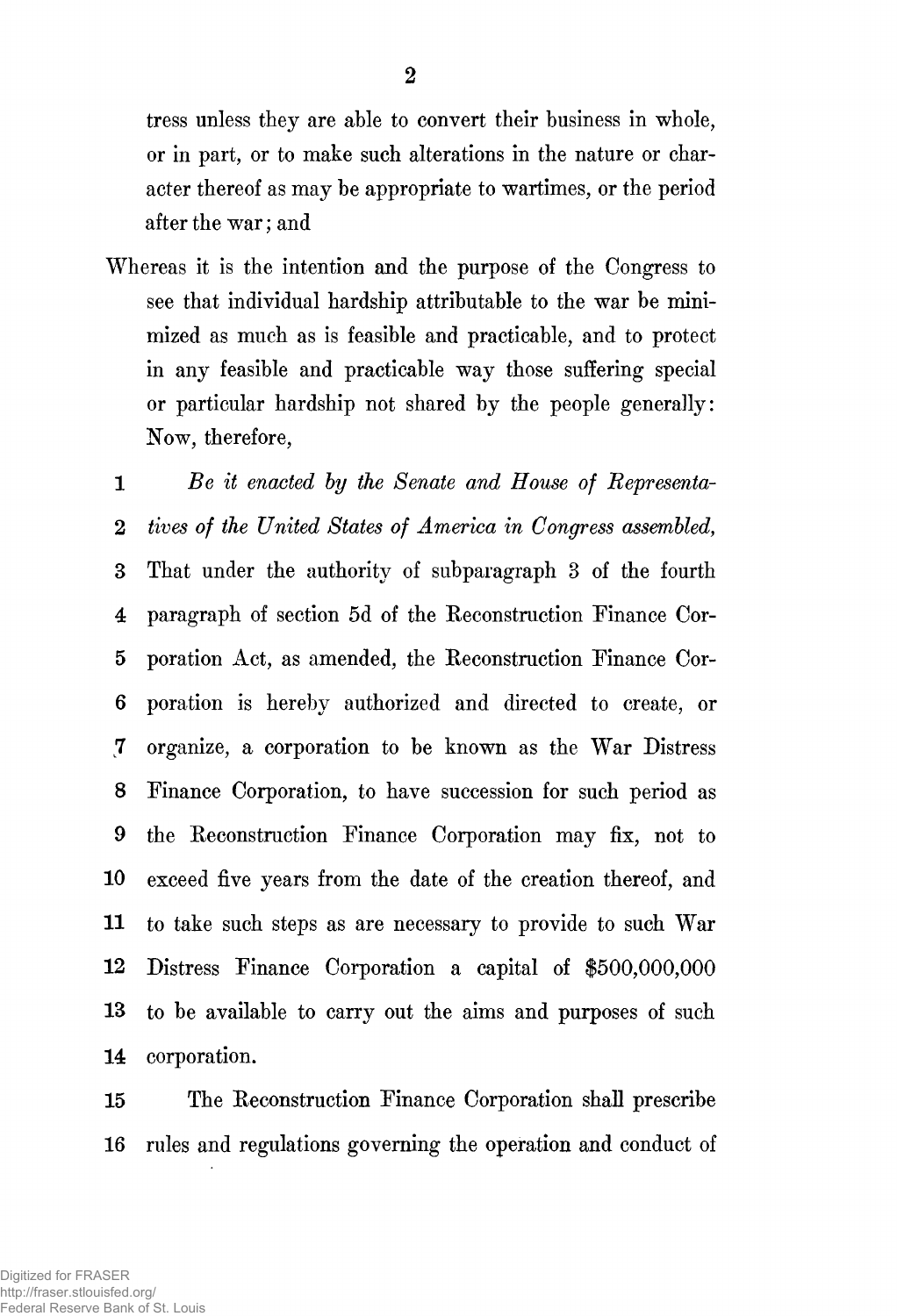1 such corporation, the form of the organization, and for the 2 management and operation thereof,

3 Such War Distress Finance Corporation shall have full 4 and complete authority to consider any and all cases of finan-5 cial distress attributable to the war, or war conditions, in-6 eluding the refinancing of obligations on homes, businesses, 7 or other obligations which are in default, or about to be in 8 default, on account of conditions fairly attributable to the 9 war, or the effects thereof, and including the power to make 10 loans, or advances, for the conversion, or alteration, of any 11 business, if the continued operation thereof is made impos-12 sible, or impracticable, due to the war, or the effects thereof, 13 including the acquisition of new, or additional property or 14 equipment, or new training for the release of personal or 15 professional services, or the steps necessary to develop new 16 or different business enterprises,

17 Such corporation shall be authorized to make loans, ad-18 vances, or grants upon such terms and conditions as such 19 corporation may determine, bearing in mind the purpose for 20 which said corporation is to be created, namely, to relieve 21 financial distress attributable to the war, or the conditions 22 attending the war, sustained by individual persons, firms, or 23 corporations, insofar as may be reasonable, feasible, and prac-24 ticable; to assist in the winning of the war by aiding persons,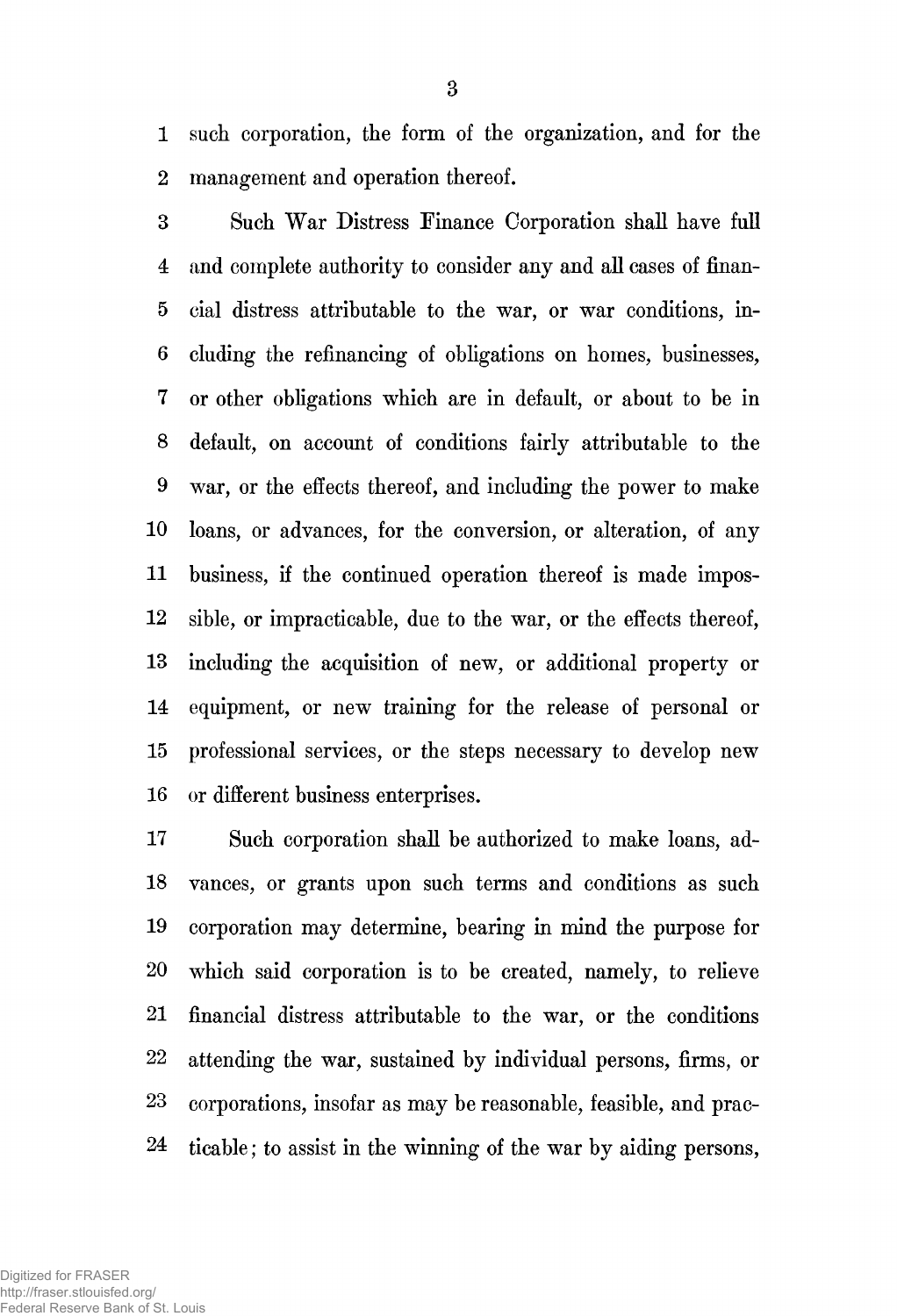1 firms, and corporations to adapt themselves to war conditions 2 and demands; to make possible the refinancing of obligations 3 which the obligors are unable to meet on account of the war, 4 or conditions attending the war; and to enable persons, firms, 5 and corporations to convert facilities they possess to condi-6 tions growing out of the war, or to meet demands which the 7 war may impose, or to acquire and develop additional facili-8 ties or skills which may be in the national interest, and enable 9 such persons, firms, or corporations to continue to conduct 10 such business or to render such service as is in the national 11 interest during or after the war.

12 Such corporation shall report to the Congress every three 13 months a summary and review of its activities and operations, 14 including any recommendations such corporation may have as 15 to any better or further service which it, in the national 16 interest, might render.